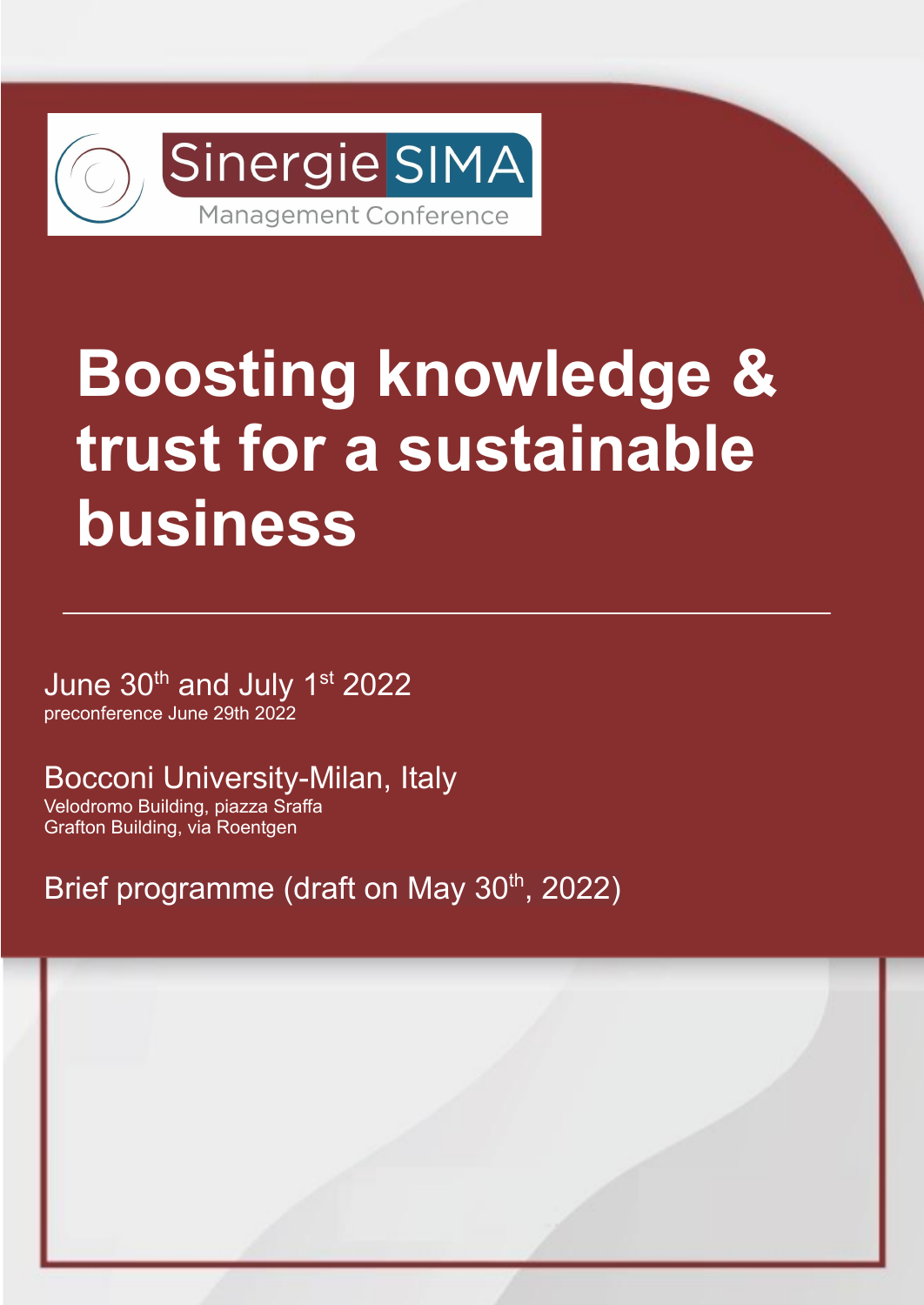## Sinergie SIMA Management Confere

### **WEDNESDAY JUNE 29th, 2022**

#### Pre-conference

- **15.00-18.30 PAPER DEVELOPMENT WORKSHOP**
- **17.00 SIMA BOARD MEETING (UPON INVITATION)**

#### **THURSDAY** JUNE 30th

#### Conference-DAY 1

- **8.30 Registration desk opening at the hall, Grafton Building, Via Roentgen**
- **9.00 9.40 SINERGIE ITALIAN JOURNAL OF MANAGEMENT MEETING**
- **9.45 10.30 CONFERENCE SCIENTIFIC COMMITTEE MEETING**
- **9.15 10.30 MEET THE EDITOR SESSION**
- **10.30-11.00 Welcome coffee**
- **11.00 11.30 CONFERENCE OPENING CEREMONY**
- **11.30 11.45** Introduction to the conference theme
- **11.45-12.30 KEYNOTE SESSION**
- **12.30-14.00 LUNCH**
- **14.00 -16.00 Parallel, SIMA Thematic and Special joint Sessions**
- **15.00-16.00** Presentation of Sinergie Italian Journal of Management Special Issue Knowledge and trust in data-rich business environments
- **16.00-16.30 Coffee break**
- **16.30-17.30 Sessione plenaria (in lingua italiana) con le aziende**
- **17.30-18.45 SIMA general assembly**
- **19.00 Cocktail and Social event** at SDA Bocconi Garden